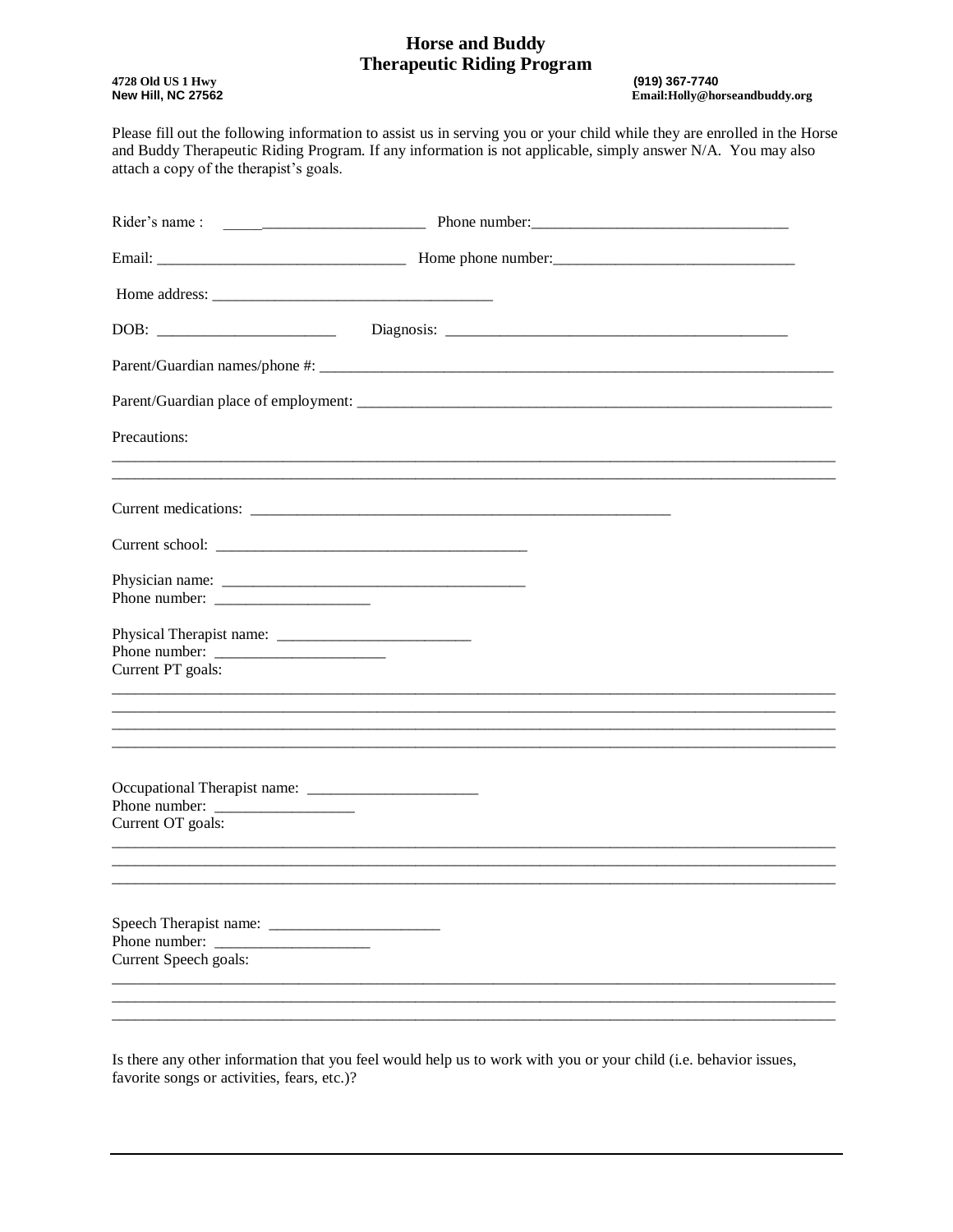#### **Horse and Buddy Therapeutic Riding Program**

**4728 Old US 1 Hwy (919) 367-7740**

**New Hill, NC 27562 Email:Holly@horseandbuddy.org**

# **Confidentiality Policy**

Because of the nature of the program, Horse and Buddy Therapeutic Riding Program may have access to confidential medical and financial records of riders. To protect the confidentiality of our riders, Horse and Buddy has instituted a confidentiality policy. Horse and Buddy Therapeutic Riding Program shall preserve the right of confidentiality for all riders participating in its program. Individuals bound by this policy include part and full time staff members, volunteers who may have access to confidential knowledge, independent contractors involved with the program, instructors and board members. Individuals subject to this policy shall keep confidential any and all medical, social, referral, personal, and financial information regarding a person and/or his or her family. All riders or rider parent(s), legal representatives, or others as defined by state stature must sign consent or non-consent release forms regarding medical and sensitive information disclosure, and consent or non-consent release forms regarding use of photography and/or videotape prior to participation in the program. Penalties for breach of confidentiality shall include the immediate loss of any responsibilities that would allow the individual access to confidential records. Additional penalties may include, at the discretion of the board of directors, reprimand, loss of certain job responsibilities, and/or termination from the program.

*I understand and will observe the confidentiality policy of Horse and Buddy.* Date:\_\_\_/\_\_\_/\_\_\_\_\_ Signature:\_\_\_\_\_\_\_\_\_\_\_\_\_\_\_\_\_\_\_\_\_\_\_\_\_\_\_\_\_\_\_\_\_\_\_\_\_\_\_\_\_\_\_\_\_\_\_\_\_\_\_\_\_\_\_\_\_\_\_\_\_

I understand that the medical, financial, social, referral, and personal information about me/my son/my daughter or my ward that Horse and Buddy may have on record will be kept confidential as outlined in the confidentiality policy above. However, I hereby consent to and authorize the disclosure by Horse and Buddy to its volunteers any medical information that Horse and Buddy believes is necessary for volunteers to know for the safety of the rider and/or the volunteer.

Date: $\angle$  /  $\angle$  Signature: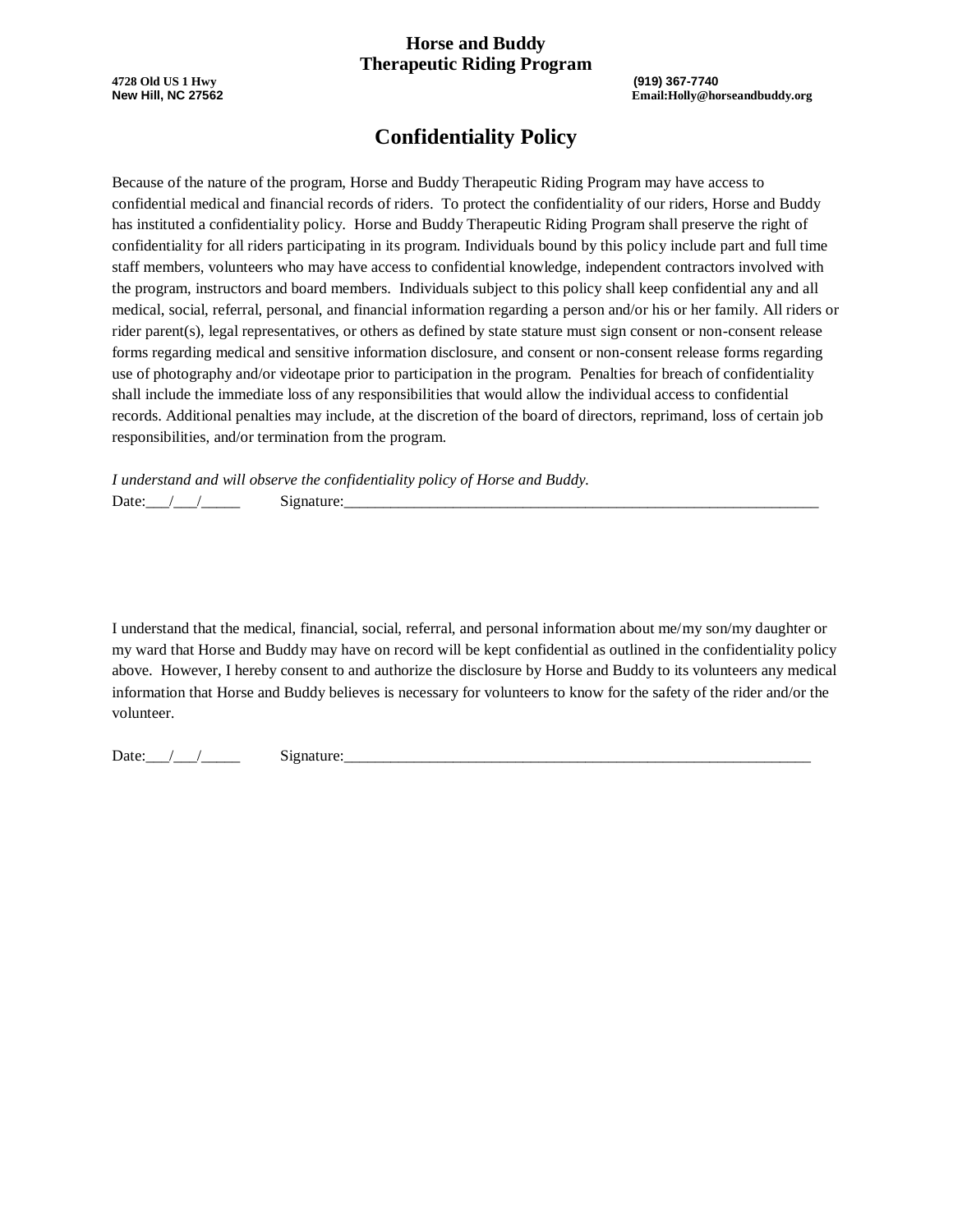#### **READ CAREFULLY BEFORE SIGNING. THIS IS A BINDING CONTRACT THAT AFFECTS YOUR LEGAL RIGHTS**

### **Horse and Buddy 4728 Old US 1 Hwy New Hill, NC 27562 (919) 367-7740**

#### **LIABILITY RELEASE**

I recognize that participation in the activities in the Horse and Buddy program located at 4728 Old US 1 Hwy, New Hill, NC ("the facility") involves significant hazards and risks in riding and handling horses. I certify that neither I nor the participant for which I am responsible has any physical conditions which might interfere with my/his/her capacity to participate in horseback riding and other activities offered by the Horse and Buddy program. Knowing the inherent risks, dangers and rigors involved in horseback riding and other activities involving horses, I assume full responsibility for myself or the participant for which I am responsible for any and all bodily injury, death, loss of personal property and expenses thereof, which may occur as a result of participation in the handling of horses, horseback riding and other activities sponsored by the Horse and Buddy program or may occur at the facility. I waive any and all claims which may result from any such participation. I expressly release and waive all such liability and claims, even if they should arise out of the negligence of other persons, including other persons released hereby. I further agree that if anyone makes any claim on my behalf or on behalf of the participant for which I am responsible because of any injury, death or damage to property, I will indemnify and hold harmless all of those persons released by this agreement against any damage, or costs which may result because of those claims, including legal fees.

I will observe all rules, regulations and instructions of the facility and will exercise due care to avoid injury, damage or loss to person and property. I certify that I have received a copy of the current rules and policy and understand that any infractions of the rules may terminate any business I have with the program or right to participate in the program.

The persons and entities which are hereby released and to which the benefit of this liability and release adheres are Horse and Buddy, Inc. and its employees, volunteers, participants, guardians, officers, directors and any other person connected to or participating in the Horse and Buddy program.

I have read, understand and agree to the terms and conditions stated herein. I acknowledge that this agreement shall be effective and binding upon me and the participant for whom I am responsible during the entire period of my/his/her participation in the handling of horses and/or the participation and therapeutic riding lessons upon the premises of the facility.

**The undersigned understands that under North Carolina Law an equine activity sponsor or equine professional is not liable for an injury to or the death of a participant in equine activities resulting exclusively from the inherent risks of equine activities. Chapter 99E of the North Carolina General Statutes.** 

| Signature of participant or parent/guardian if under 18. |                         |
|----------------------------------------------------------|-------------------------|
|                                                          |                         |
|                                                          |                         |
|                                                          | Participant             |
|                                                          |                         |
|                                                          | Print name              |
|                                                          |                         |
|                                                          | Parent/Guardian witness |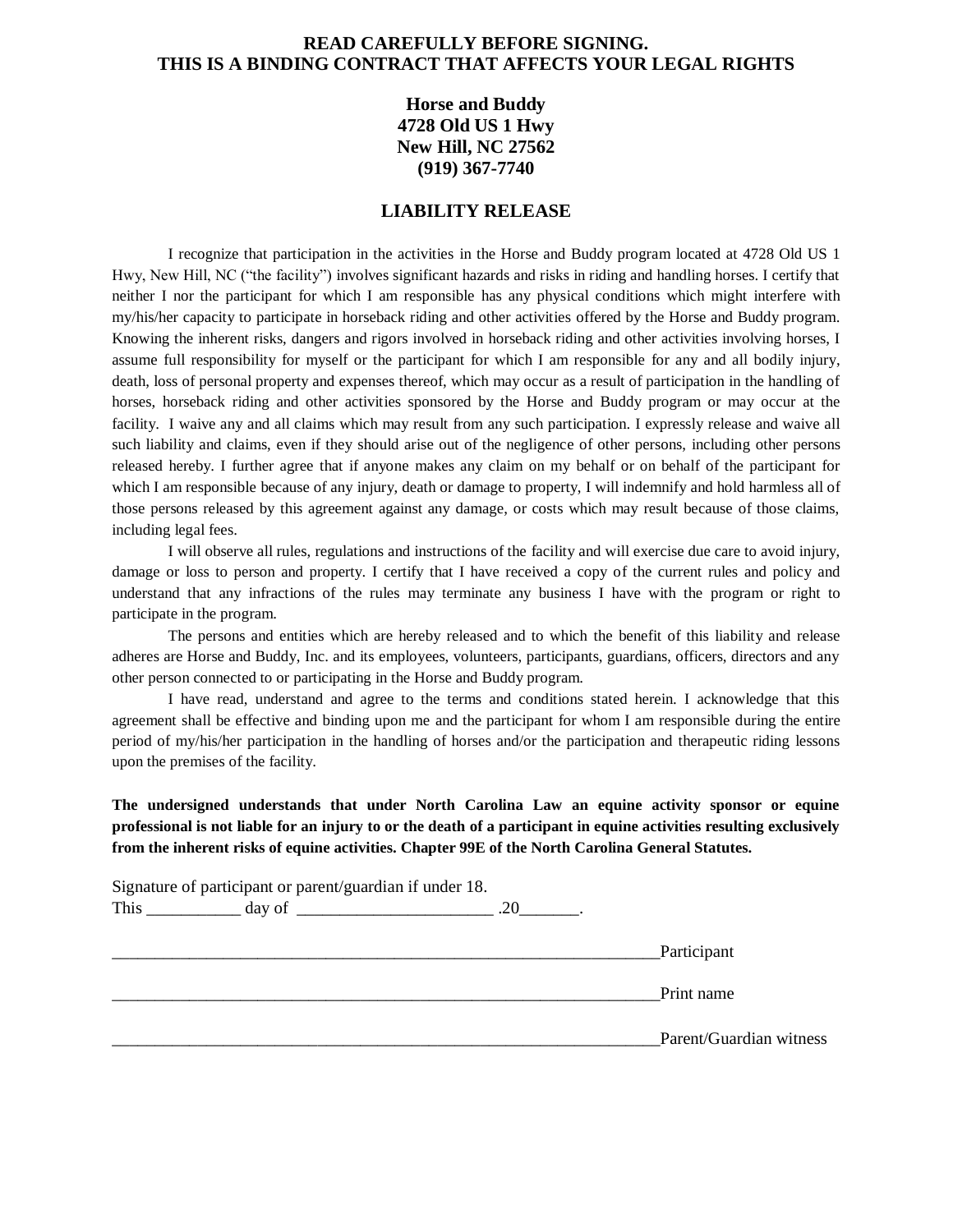**4728 Old US 1 Hwy (919) 367-7740**

**New Hill, NC 27562 Email:Holly@horseandbuddy.org**

**Please sign one or the other:** 

# **Rider Photo/Video Release**

### **Consent Plan**

I consent to and authorize the use and reproduction by Horse and Buddy of any and all photographs and any other audio-visual materials, including videotape, taken of me for promotional material, educational activities, exhibitions or for any other use for the benefit of the program.

Date: $\angle$  /  $\angle$  Consent Signature:  $\angle$ 

#### **Non-Consent Plan**

I do not give my consent nor do I authorize the use and reproduction by Horse and Buddy of any photographs or any other audio-visual materials taken of me.

Date:\_\_\_/\_\_\_/\_\_\_\_\_ Non-Consent Signature:\_\_\_\_\_\_\_\_\_\_\_\_\_\_\_\_\_\_\_\_\_\_\_\_\_\_\_\_\_\_\_\_\_\_\_\_\_\_\_\_\_\_\_\_\_\_\_\_\_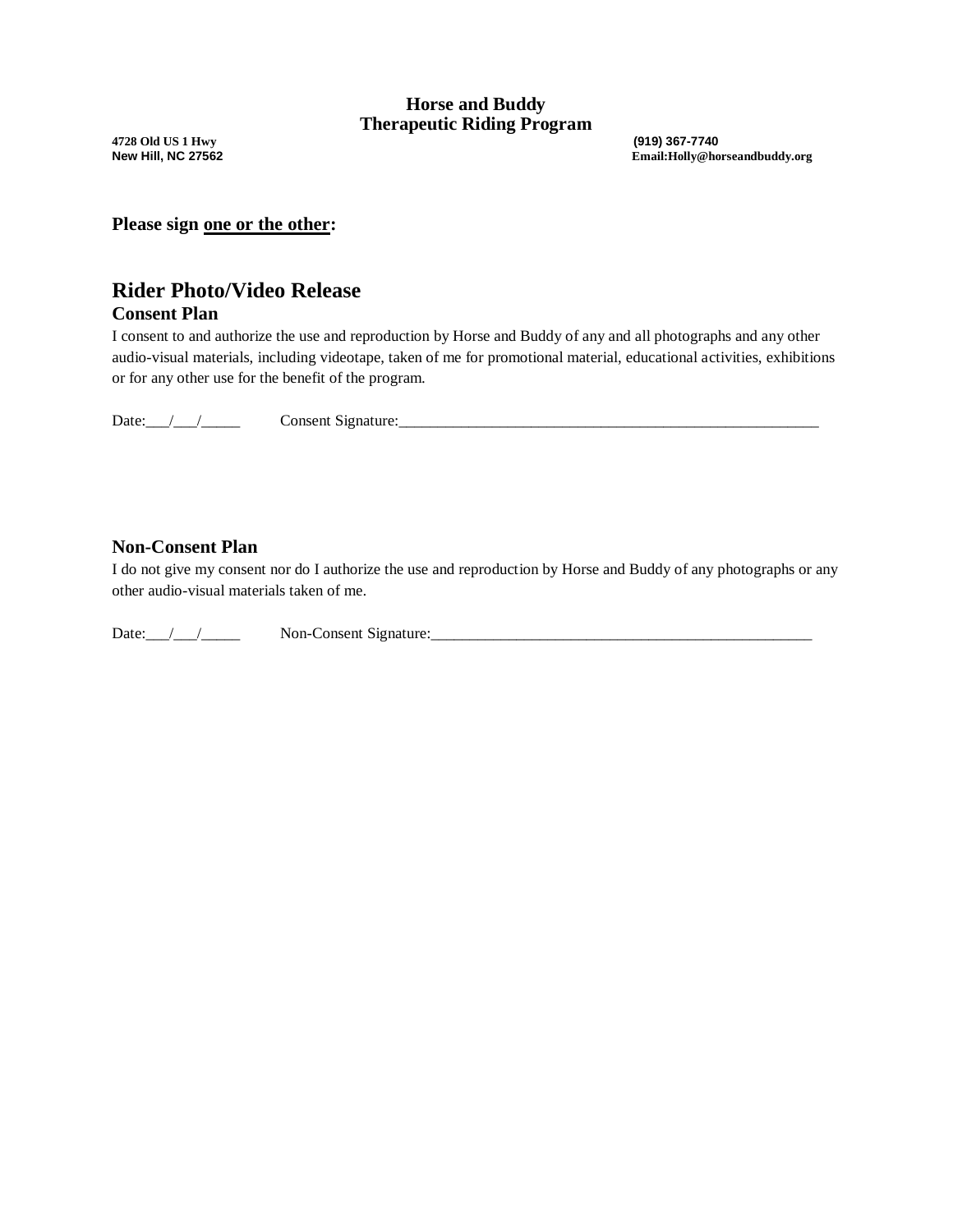#### **Horse and Buddy Therapeutic Riding Program**

**4728 Old US 1 Hwy (919) 367-7740**

# **Participant's Medical History & Physician's Statement**

Date:

Dear Healthcare Provider:

Your patient,

(participant's name)

is interested in participating in supervised equine activities.

In order to safely provide this service, our center requests that you complete/update the attached Medical History and Physician's Statement Form. Please note that the following conditions may suggest precautions and contraindications to equine activities. Therefore, when completing this form, please note whether these conditions are present, and to what degree.

Atlantoaxial Instability – include neurologic symptoms Allergies Coxa Arthrosis **Animal Abuse** Cranial Deficits Cardiac Condition Heterotopic Ossification/Myositis Ossificans Physical/Sexual/Emotional Abuse Joint Subluxation/dislocation Blood Pressure Control Osteoporosis Dangerous to self or others Pathologic Fractures Exacerbations of medical conditions (i.e. RA, MS) Spinal Joint Fusion/Fixation Fire Settings Spinal Joint Instability/Abnormalities Hemophilia

**Neurologic** Migraines<br> **Migraines**<br>
Hydrocephalus/Shunt<br>
Migraines<br>
PVD Hydrocephalus/Shunt Seizure Respiratory Compromise Spina Bifida/Chiari II malformation/ Recent Surgeries Tethered Cord/Hydromyelia Substance Abuse

 $Age - under 4 years$ Indwelling Catheters/Medical Equipment Medications – i.e. photosensitivity Poor Endurance Skin Breakdown

#### **Orthopedic Medical/Psychological**

Medical Instability Thought Control Disorders **Other** Weight Control Disorder

Thank you very much for your assistance. If you have any questions or concerns regarding this patient's participation in equine assisted activities, please feel free to contact the center at the address/phone indication above.

Sincerely,

Janet Mason Executive Director